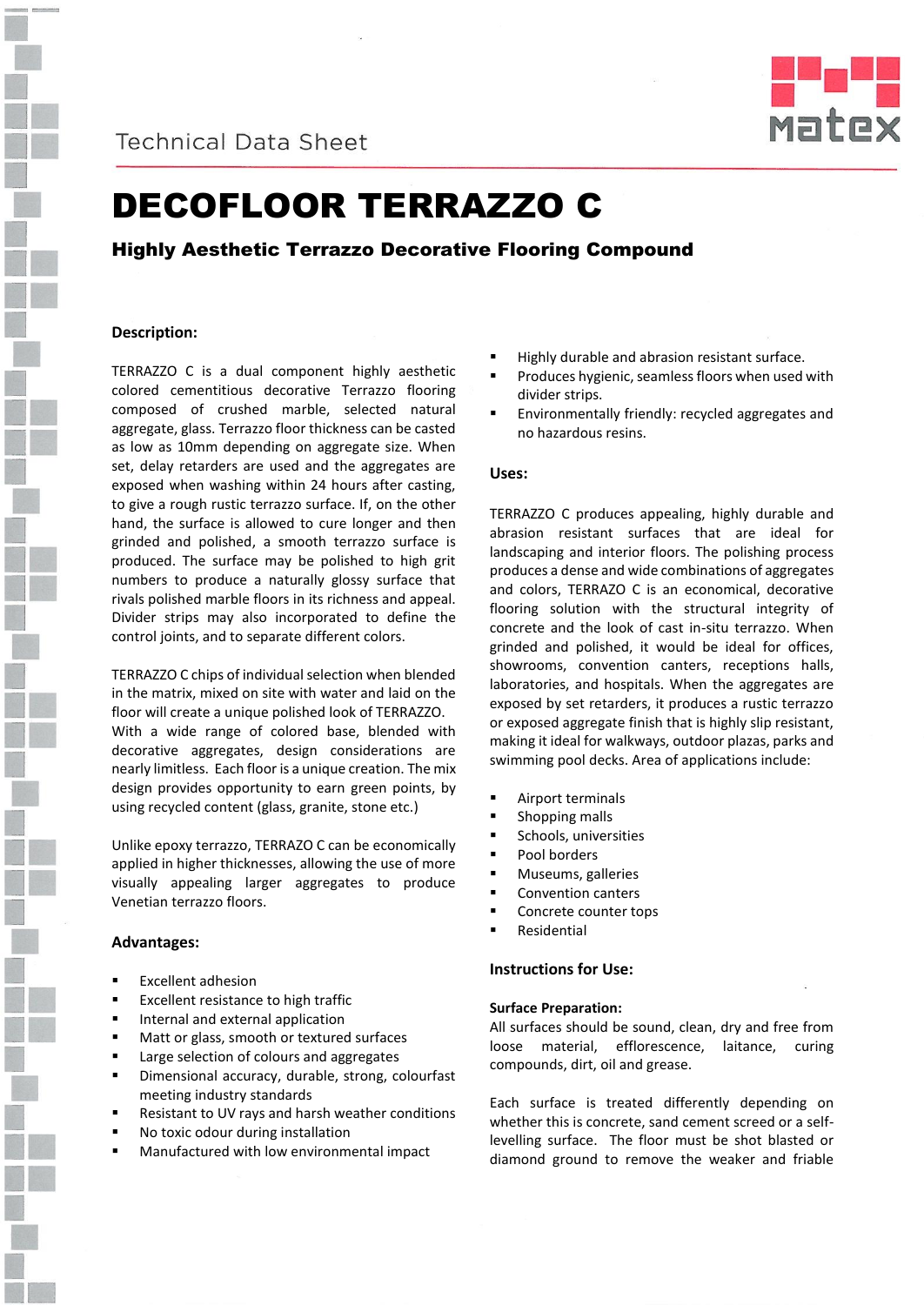# DEGOFLOOR TERRAZZO  $\mathbb{C}$

elements on the concrete surface and to roughen the surface to ensure excellent mechanical adhesion.

Badly damaged concrete or cracks need to be repaired prior to TERRAZZO C being applied. All necessary repairs should be made using MATEX Concrete Repair Products.

Existing joints must be respected. The surface must be well levelled to avoid over consumption of materials. New concrete floors should be allowed to cure for at least 28 days with moisture content not exceeding 5%.

Surrounding areas should be covered and protected from material spills and equipment contact. Rope off working area.

# **Divider and control joint strips**

Divider strip are either made of aluminium, brass, stainless steel, bronze. Types of dividers applications include:

- 1) Standard/heavy top divider strips: One piece, flat type strips for grouting into sawed joints prepared in the substrate.
- 2) Heavy top angle divider strips: One piece, L-type angel strips with anchoring device and in depth required for topping thickness indicated.
- 3) Control-joint strips: Separate, double L-type angles, positioned back to back, that match material and colour of divider strips and in depth required for topping thickness indicated.
- 4) Accessory strips:
	- Base-bead strips for exposed top edge of terrazzo base
	- Edge-bead strips for exposed edges of terrazzo
	- Nosing for terrazzo stair treads and landings
- 5) Isolation and expansion joint materials: Closed cell polyurethane foam, non-absorbent to liquid, water and gas in enraptured state.
	- Set divider strips in adhesive setting bed or mechanical anchoring device, to the proper level in locations as indicated in the designed lay out.
	- Place edging strips at doorway between TERRAZZO C and other types of flooring and along the edge of terrazzo borders, adjoining other types of floor finishes.
	- Install control joint strips back to back and directly above concrete slab control joints.
- Form expansion joints and install directly above concrete slab expansion joints. In internal applications, expansion joints are located in no bays larger than 6 meters x6 meters.
- It is recommended to leave joints all around columns and along the entire perimeter of the laid terrazzo floor and filled with a jointing material to provide for movement.

## **Priming:**

The substrate must be primed using ARMOPRIME AC, at a rate of  $4 - 6$  m<sup>2</sup>/litre. On a very porous substrate it may be necessary to apply a second coat of primer, if absorption is noted to be high. The primer must completely seal the substrate. Apply TERRAZZO C when the primed surface is still tacky. As an alternative, CEMGRIP slurry can be applied to primer the substrate. Apply TERRAZO C mix while slurry is still fresh.

Under extreme weather conditions the substrate should be saturated with water on the day before the terrazzo topping is installed.

#### **Mixing:**

For the preparation of TERRAZZO C mix, utilize a handheld concrete mixer with a helical mixer blade. Pour 16 – 17 ltr of clean, cold water into the mixer. Add 50 Kg. bag of MATEX TERRZZO MATRIX (2 bags), under slow mixing, Then add 25 Kg. (1 bag) of the selected MATEX TERRAZZO CHIPS, under slow mixing, till the right consistency of the mix, free of lumps or dry spots is achieved. The mixture shall be elastic but not so wet to flow. Allow the mix to stand for 3 minutes and then remix before use. The mixed product should be used within half an hour.

# **Application**:

Distribute TERRAZZO C evenly using a trough and a gauge rake into the pattern requiring that particular color. The terrazzo surface must be tamped, trowelled and brought to the required level by a straight edge and steel floats in such a manner that the maximum amount of marble chips come up and are spread uniform over the surface and no part of the surface is left without chips. If required "seeding" of additional stone chips is possible.

Excessive trowelling or rolling in early stages should be avoided as it will lead in working up cement to the surface which will produce surface liable to cracking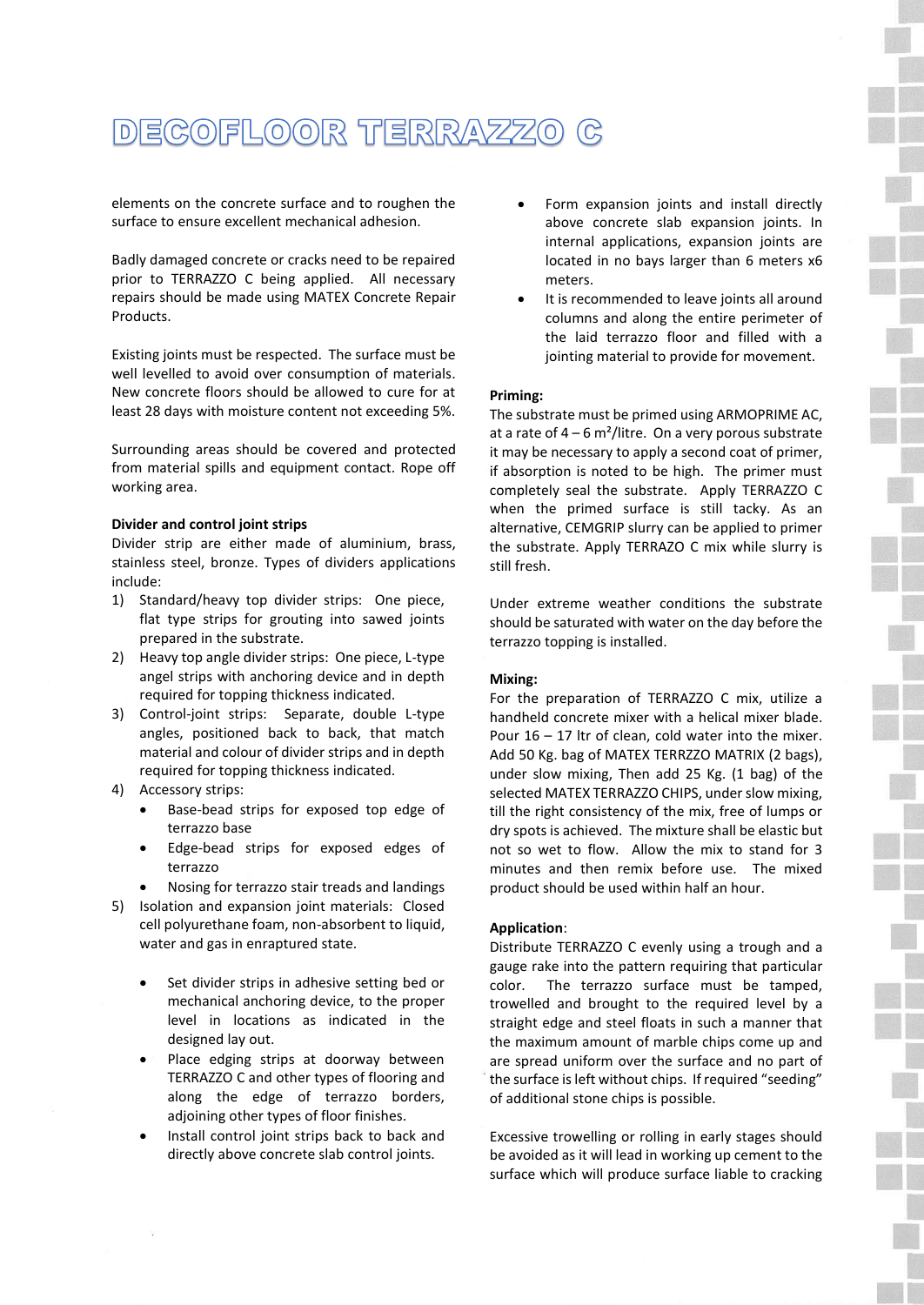

and will require more grinding to expose marble chips. As a precaution to avoid two colors mixing in a pattern, different colors casted need to be separated by at least a day.

# **Curing:**

The surface should be left dry for air curing for a period of 12 to 18 hours by covering with plastic sheet material. Then, cure with water but keeping permanent water on the surface for a period of minimum 3 days. The floor shall be prevented from being subjected to extreme temperature to dry. If curing is not done, chances of cracking on terrazzo material not gaining adequate strength and hence shine are greatly increased.

# **Terrazzo Finish**

## **Grinding:**

The casted floor needs to cure for 3 to 4 days. Then keep to dry for 3 more days before grinding can start, depending on ambient temperature.

As per the architect requirement, the level of smoothness (from orange peel to very smooth) and the level of glossiness (from matt to super gloss) can be chosen and accordingly the aggregates can be exposed by grinding or by use of retarders.

Wet grinding is always recommended initially using No. 24 or finer grit, followed by No. 80 or a finer grit. Floor surfaces must not vary by more than 2 mm/meter.

After rough grinding, cleanse & rinse the floor with clean water. Grout the floor using fine powder sieved from the dry mix, taking care to fill the voids. After the grout has allowed its initial set, cure the surface for minimum 72 hours.

After the grout has cured, grind the surface lightly with fine grit stones. Remove any excess dried slurry.

Wash the terrazzo with a neutral cleaner and where required, clean with a fine abrasive to remove stains or cement smears.

## **Polishing:**

For a polished concrete finish on interior applications, use multi-head grinding and polishing machines with diamond tools. Start the grinding process at 35 or 40 grit with metal bond diamond tools to expose the aggregates and level the surface. About 2 to 3 mm will be removed from the surface during the initial grinding, more might be necessary for larger aggregates. Move to higher grit sizes in order to smoothen the surface and remove scratches from the previous step. A good guideline is to approximately double the grit size with each step, for example 40, 80, 150 grit. After the final grinding step with metal bond diamond tools, typically 150 grit, it might be necessary to grout the surface in order to fill any pin holes left by the grinding process. Use the fine powder sieved from the product mix.

After the grout has been allowed to cure for at least two days, move to the fine polishing stage with resin bond diamond tools, starting with 100 or 200 grit size and doubling the grit size with each step. The polishing may stop at 200 or 400 grit, then the topping sealed with approved sealer. For a natural gloss finish, polish to 1,500 or 3,000 grit and seal with a penetrating sealer.

# **Exposed Aggregate Finish**

The method of aggregate exposure depends on the desired finish. For a rustic terrazzo look, the aggregates may be exposed by the use of retard and surface washing. For exposure by retardation, leave the surface to dry for at least 1-4 hours during the casting process, depending on the weather. As soon as the surface sheen diminishes apply a coat of retard to the surface. Use a pressure pump or brush and clean water to progressively expose the aggregates in several passes.

#### **Sealing:**

Once the grinding and polishing is over, application of a protective sealer from the MATEX SELAEX range is recommended.

# **Packaging:**

- TERRAZZO C MATRIX a pre-weighed blend of hydraulic binder, synthetic polymer, selected additives and graded fillers.
- TERRAZZO C CHIPS a selection of graded colorful decorative aggregates (marble, stone, granite, and glass) packed separately.

| TERRAZZO C MATRIX | 25 Kg. paper bag (2)   |
|-------------------|------------------------|
| TERRAZZO C CHIPS  | 25 Kg. paper bag $(1)$ |